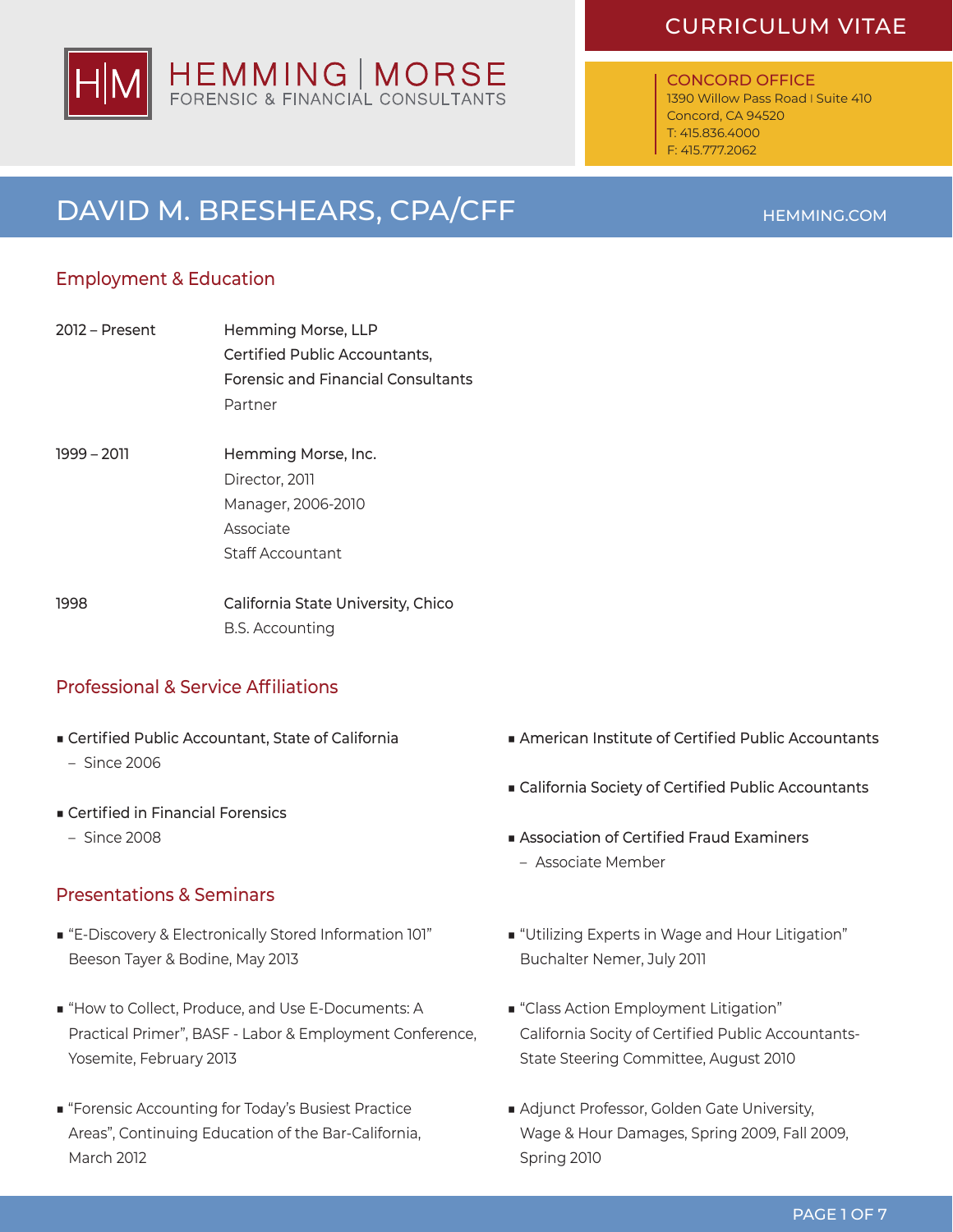### CURRICULUM VITAE

### CONCORD OFFICE

1390 Willow Pass Road I Suite 410 Concord, CA 94520 T: 415.836.4000 F: 415.777.2062

## DAVID M. BRESHEARS, CPA/CFF

### **Testimony**

### **Trial**

- Jose Hernandez v. The Bundox Restaurant Corp. (2019), Superior Court of the State of California County of San Francisco, Case No. CGC-18-570243
- ■ William Lloyd Helmick, et al. v. Air Methods Corporation (2019), Superior Court of the State of California County of Alameda, Case No. RG13665373
- Julie Gunther v. Alaska Airlines, Inc. et al (2019) Superior Court of the State of California County of San Diego North County Branch Case No. 37-2017-00037849-CU-OE-NC
- Stacy Ernst, et al v. City of Chicago (2017) U.S. District Court, Northern District of Illinois, Eastern Division, Case No. 1:08-cv-04370
- Sanchez, et al. v. McDonald's Restaurants of California, Inc. (2017), Superior Court of the State of California County of Los Angeles, Case No. BC499888
- Honora Keller et al v. The Board of Trustees of California State University (2015) Superior Court of the State of California County of San Francisco, Case No. CGC-09-490977
- Amanda Quiles, et al v. Koji's Japan Incorporated, et al. (2014), Superior Court of the State of California County of Orange, Case No. 30-2010-00425532-CU-OE-CXC
- Ming-Hsiang Kao v. Joy Holiday, Joy Express, Inc., et al. (2014), Superior Court of the State of California County of San Mateo, Case No. CIV509729
- Salinas, et al. v. Imperial Irrigation District (2014) Superior Court of the State of California City and County of Riverside, Case No. 10017367
- Amerman v. Gurvinder Musafar (2013) Superior Court of the State of California County of Santa Clara, Case No. 112CV226364
- Michael J. Pexa v. Farmers Group, Inc. (2012) Superior Court of the State of California County of Sacramento, Case No. 34-2009-00034950
- Marina Puchalski and Rajeev Chhibber v. Taco Bell Corp. (2012), Superior Court of the State of California County of San Diego, Case No. GIC 870429
- Maria Martinez and Juana Guzman v. Jatco, Inc. (2011), Superior Court of the State of California County of Alameda, Case No. RG08397316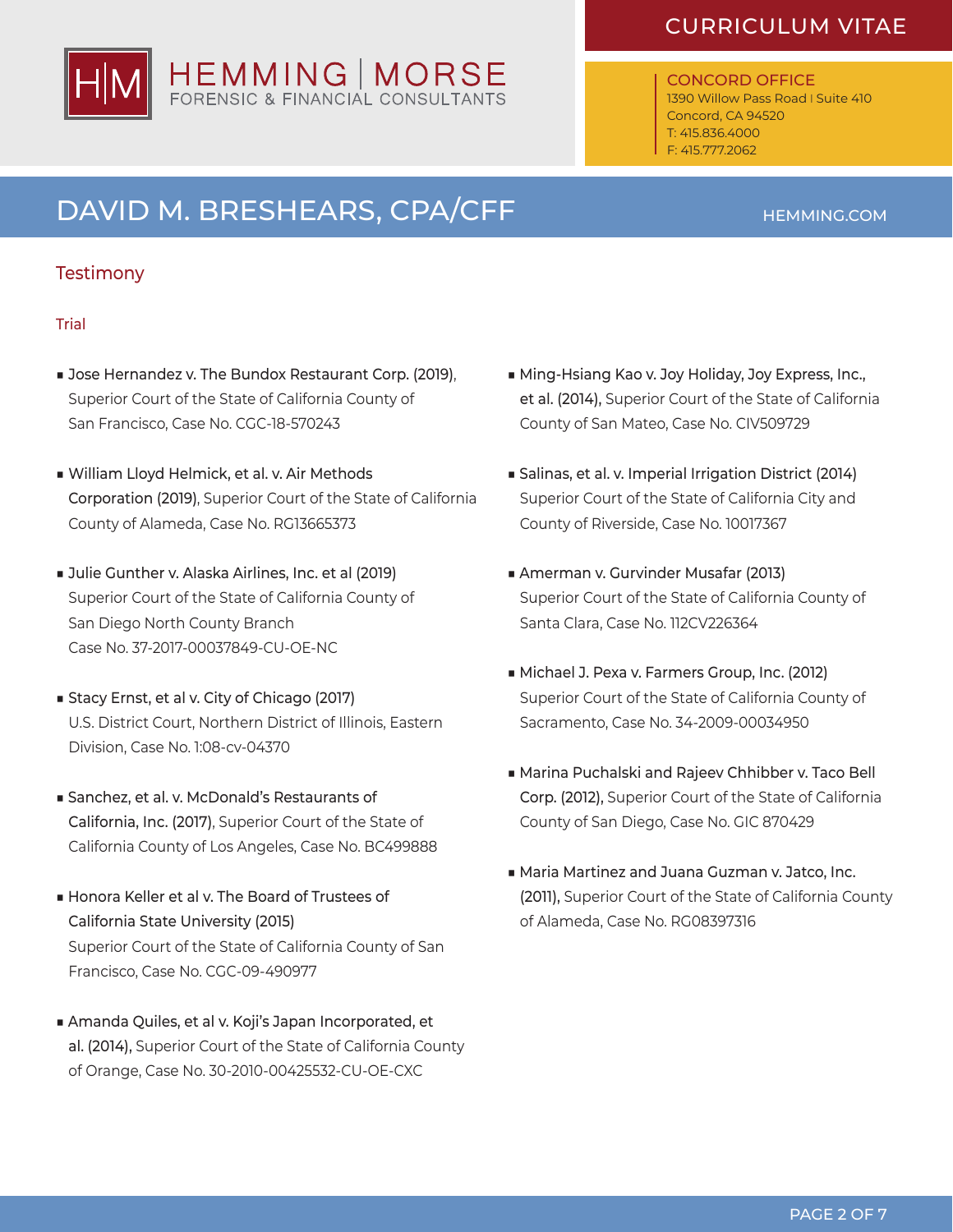### CURRICULUM VITAE

#### CONCORD OFFICE 1390 Willow Pass Road I Suite 410 Concord, CA 94520

T: 415.836.4000 F: 415.777.2062

## DAVID M. BRESHEARS, CPA/CFF

### Testimony continued **Deposition**

- Cody Lopez et al. v. Giorgio Armani Corp. (2022), Superior Court of California, County of Los Angeles, Central District, Case No. BC717329
- Chacon et al. v. Express Fashion Operations, LLC. (2022), United States District Court, Central District of California, Case No. 8:19-cv-00564
- Cody Meeks et al. v. Skywest Airlines, Inc. (2021), U.S. District Court, Northern District Of California, Case No. 17-cv-01012-JD
- Munguia-Brown et al. v. Equity Residential et al (2021), U.S. District Court, Northern District Of California Oakland Division, Case No. 4:16-cv-01225-JSW-TSH
- Hernan Hernandez, et al. v. Restoration Hardware, Inc. and HomeDeliveryLink, Inc. (2021), Superior Court of California, County of San Bernardino, Case CIVDS1723322
- Yessica Rodriguez, et al. v. California Payroll Group, Inc., et al. (2021), Superior Court of the State of California, County of San Bernardino, Case No CIVDS 1829017
- Sandy Duvet, et al. v. Pine Valley Center for Rehabilitation and Nursing (2021), Superior Court of California, County of San Bernardino, Case CIVDS1723322
- Omid Ahmad v. Lyft, Inc. (2020), The American Arbritration Association, Case No. 01-20-0001-7550
- Hernandez-Angel v. The Bundox Restaurant Corporation (2019), Superior Court Of The State Of California County Of San Francisco, Case No. CGC-18-570243
- Nicole Lopes, et al. v. Kohl's Department Stores, Inc. (2019), Superior Court of the State of California County of Alameda, Case No. RG08380189
- Paulette Diaz, et al. v. MDC Restaurants, LLC, et al (2019), Eighth Judicial District Court In and For Clark County, State of Nevada, Case No. A-14-701633
- Julie Gunther v. Alaska Airlines, Inc. et al (2019) Superior Court of the State of California County of San Diego North County Branch Case No. 37-2017-00037849-CU-OE-NC
- Matthew Carr, et al. v. Flower Foods, Inc. and Flowers Baking Co. of Oxford, LLC (2019) U.S. District Court, Eastern District of Pennsylvania Case No. 15-6391
- Luke Boulange, et al. v. Flower Foods, Inc. and Flowers Baking Co. of Oxford, LLC (2019) U.S. District Court, District of New Jersey Case No. 16-2581
- Abdul Nevarez et al v. Forty Niners Football Company, LLC. (2018) U.S. District Court, Northern District of California, San Jose Division, Case No. 5:16-cv-07013-LHK
- ■ William Lloyd Helmick, et al. v. Air Methods Corporation (2018) Superior Court of the State of California County of Alameda, Case No. RG13665373
- Melissa J. Clothier, et al v. Spar Marketing Services, Inc. (2018), Superior Court of the State of California County of Alameda, Case No. RG12639317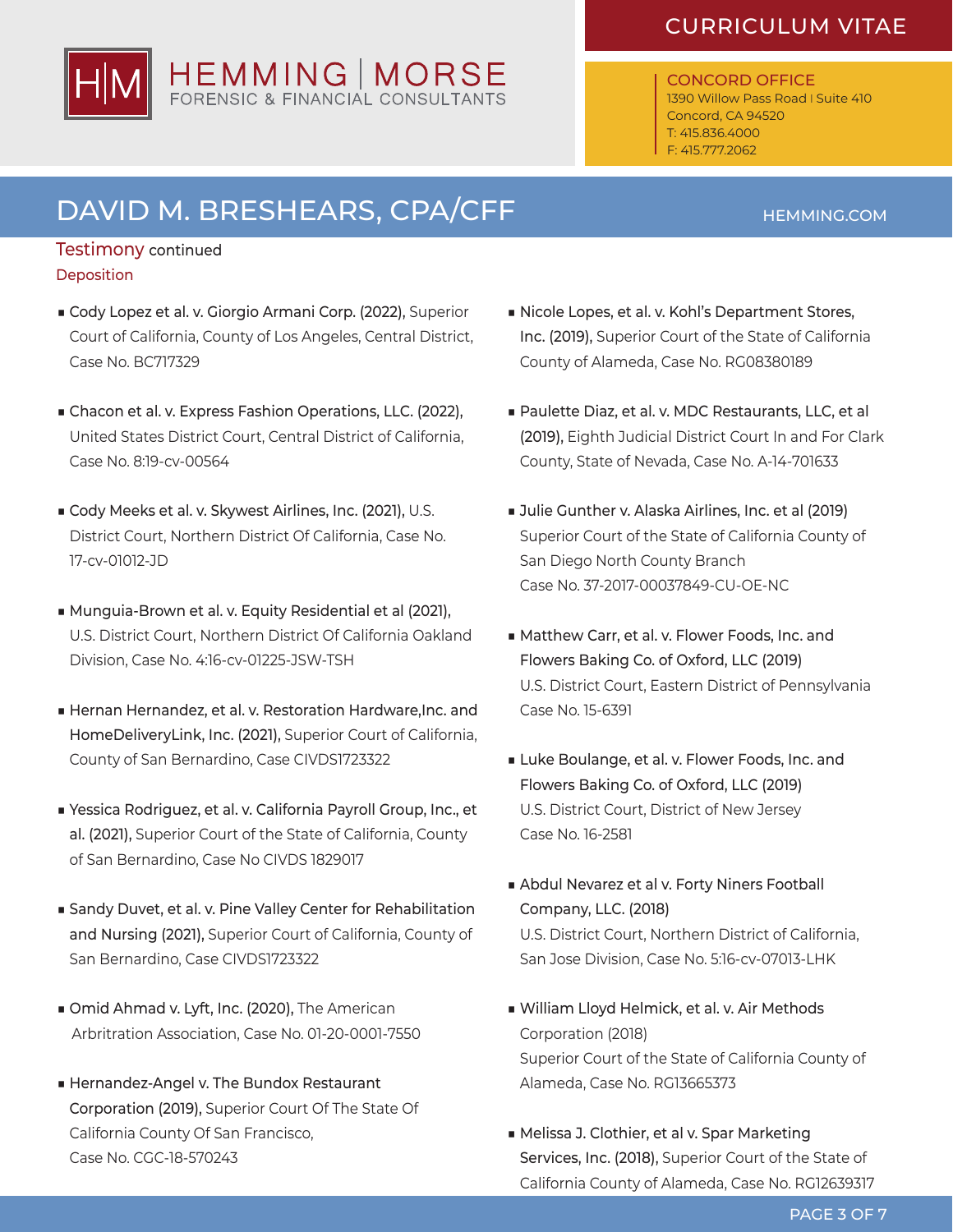### CURRICULUM VITAE

#### CONCORD OFFICE 1390 Willow Pass Road I Suite 410 Concord, CA 94520

T: 415.836.4000 F: 415.777.2062

# DAVID M. BRESHEARS, CPA/CFF

### Testimony continued

- Deposition continued
- Michael Carrow, et al v. FedEx Ground Package Systems, Inc., (2018), U.S. District Court, District of New Jersey, Case No. 1:16-cv-3026-RBK-JS
- Paula L. Blair, et al v. Rent-A-Center, Inc., (2018) U.S. District Court, Northern District of California, San Francisco Division, Case No. 3:17-cv-02335-WHA
- Nick Neff, et al. v. Flower Foods, Inc., Lepage Bakeries Inc., and CK Sales Co., LLC (2018) U.S. District Court, District of Vermont Case No. 5:15-cv-00254
- Timothy Noll, et al. v. Flower Foods, Inc., Lepage Bakeries Inc., and CK Sales Co., LLC (2018) U.S. District Court, District of Maine Case No. 1:15-cv-00493-JAW
- Som Swamy, et al. v. Title Source, Inc (2018) U.S. District Court, Northern District of California Case No. 17-CV-01175-JCS
- Bernstein, et al. v. Virgin America, Inc. (2017) U.S. District Court, Northern District of California Case No. 15-CV-02277-JST
- Marley Castro et al. v. ABM Industries, Inc. et al (2017), Superior Court of the State of California County of Alameda, Case No. RG14745764
- Starvona Harris and Jonathan Strickland v. Best Buy Stores, L.P. (2017), U.S. District Court, Northern District Of California Oakland Division, Case No. 4:17-CV-00446HSG
- David Collinge, et al. v Intelliquick Delivery, Inc., et al. (July 2017), U.S. District Court, District of Arizona Case No. CV12-00824-PHX-JWS
- Stacy Ernst, et al v. City of Chicago (2017) U.S. District Court, Northern District of Illinois, Eastern Division, Case No. 1:08-cv-04370
- Sanchez, et al. v. McDonald's Restaurants of California, Inc. (2017), Superior Court of the State of California County of Los Angeles, Case No. BC499888
- David Collinge, et al. v Intelliquick Delivery, Inc., et al. (February 2017), U.S. District Court, District of Arizona, Case No. CV12-00824-PHX-JWS
- Salazar, et al. v. McDonald's Corp., et al. (2016) U.S. District Court, Northern District of California Case No. 3:14-cv-02096-RS
- Jamie Steeb v. Overlake Hospital Medical Center (2016), Superior Court of the State of Washington for King County, Case No. 15-2-16399-0 SEAS
- Bernstein, et al. v. Virgin America, Inc. (2016) U.S. District Court, Northern District of California Case No. 15-CV-02277-JSTS
- John Hance, et al. v. Super Store Industries (2016) Superior Court of the State of California County of Stanislaus, Case No. 673904
- Daniel Villalpando v. Exel Direct Inc. (2016) U.S. District Court, Northern District of California Case No. 3:12-cv-04137-JCS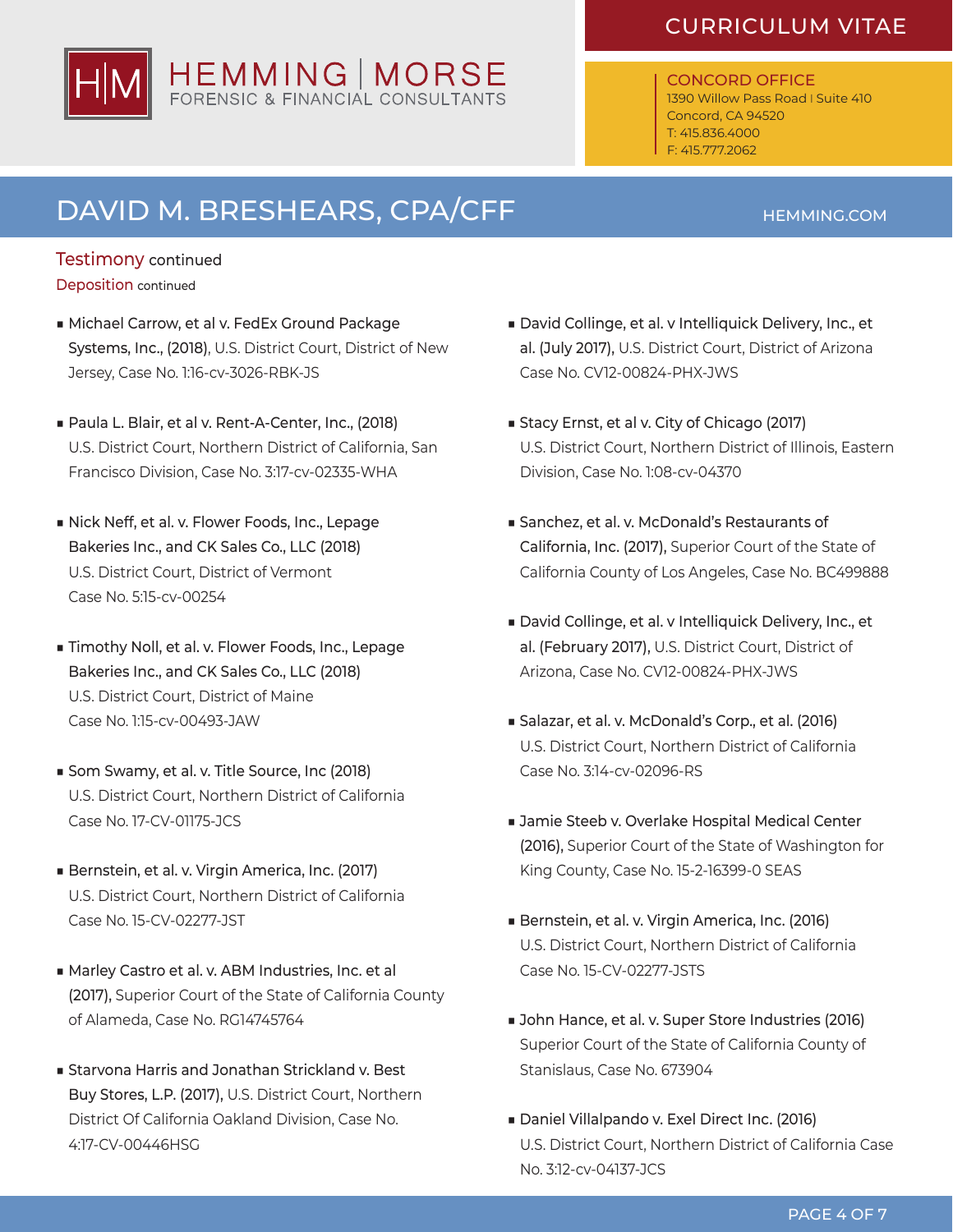### CURRICULUM VITAE

#### CONCORD OFFICE 1390 Willow Pass Road I Suite 410 Concord, CA 94520

T: 415.836.4000 F: 415.777.2062

# DAVID M. BRESHEARS, CPA/CFF

### Testimony continued Deposition continued

- Chris Elliott, et al. v. Schlumberger Technology Corporation (2016), U.S. District Court, District Court of North Dakota, Fargo Division Civil Action No. 3:13-cv-00079
- Sanchez, et al. v. McDonald's Restaurants of California, Inc. (2015), Superior Court of the State of California County of Los Angeles, Case No. BC499888
- Betelhem Shiferaw v. Sunrise Senior Living Management, Inc. (2015) U.S. District Court, Central District of California Case No. 2:13-cv-02171-JAK-PLA
- Honora Keller et al v. The Board of Trustees of California State University (2015) Superior Court of the State of California County of San Francisco, Case No. CGC-09-490977
- Ming-Hsiang Kao v. Joy Holiday, Joy Express, Inc., et al. (2014), Superior Court of the State of California County of San Mateo, Case No. CIV509729
- Fraser, et al. v. Patrick O'Connor & Associates, L.P. (2014), U.S. District Court, Southern District of Texas Case No. 4:11-cv-03890
- Salinas, et al. v. Imperial Irrigation District (2014) Superior Court of the State of California City and County of Riverside, Case No. 10017367
- Smith, et al. v. Family Video Movie Club, Inc. (2013), U.S. District Court, Northern District of Louisiana Case No. 1:11-cv-01773
- Lang v. DirecTV, Inc. (2013) U.S. District Court, Eastern District of Louisiana Case No. 2:10-cv-01085-NJB-SS
- Sabas Arredondo, et al. v. Delano Farms Company, et al. (2013), Eastern District of California, Fresno Division Case No. 1:09-cv-01247-LJO-DLB
- Gabriel Fayerweather v. Comcast Corporation (2012), Superior Court of the State of California County of San Diego, Case No. C-08-01470
- Green v. Konica Minolta Business Solutions U.S.A., Inc. (2012), U.S. District Court, Northern District of Illinois Eastern Division, Case No. 11-CV-03745 (N.D. III.)
- Marina Puchalski and Rajeev Chhibber v. Taco Bell Corp. (May 2012), Superior Court of the State of California County of San Diego, Case No. GIC 870429
- Marina Puchalski and Rajeev Chhibber v. Taco Bell Corp. (April 2012), Superior Court of the State of California County of San Diego, Case No. GIC 870429
- Martin Marine v. Interstate Distributor Co. (2012) Superior Court of the State of California County of Alameda, Case No. RG073582777
- Maria Martinez and Juana Guzman v. Jatco, Inc. (2011), Superior Court of the State of California County of Alameda, Case No. RG08397316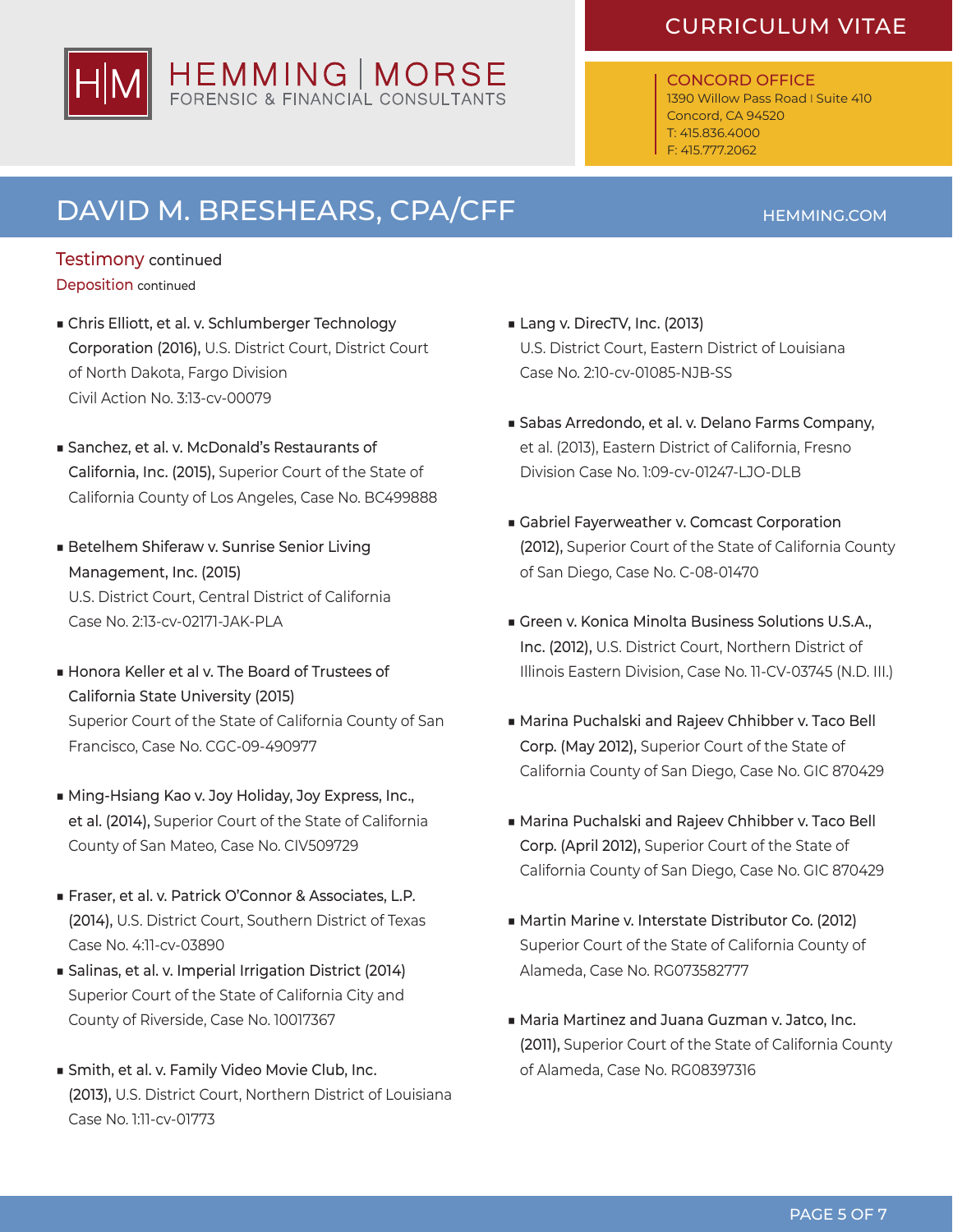### CURRICULUM VITAE

### CONCORD OFFICE

1390 Willow Pass Road I Suite 410 Concord, CA 94520 T: 415.836.4000 F: 415.777.2062

## DAVID M. BRESHEARS, CPA/CFF

### Selected Case Experience

- Engaged as damage expert by plaintiff, to analyze and quantify; meal and rest period claims, improper distribution of gratuities, and off-the-clock hours, for an upscale restaurant chain.
- Engaged as damage expert by defendant, a farm labor contractor, to evaluate claims related to off-the-clock hours worked and expense reimbursement for small tools for over 20,000 employees.
- Engaged as neutral accounting expert by plaintiff and defendant to calculate potential unpaid hours worked and additional overtime premiums for commission bonuses, for a manufacturing/engineering firm.
- Expert for the plaintiff. Retained to determine the frequency and magnitude of time shaving claims of a mid-size manufacturing firm.
- Provided consulting services to defense counsel in a class-action wage and hour matter, which alleged that hundreds of County employees were paid improper overtime wages under the FLSA. Prepared analyses using hours worked records, compensation data, employee records, and other data to determine the proper calculation of employees' regular rate of pay and related overtime compensation.
- Assisted counsel in preparing a case involving unpaid overtime, meal and rest break violations, and off-theclock time for an employee of a hotel chain. Reviewed employment history fi les, time records, and other documents to determine the number of potential violations and to quantify damages.
- Assisted expert for plaintiffs' counsel in a class-action wage and hour matter, which alleged that over 250 small business banking officers were improperly classified as exempt. Reviewed statistical sample of hours worked, salary and commission related earnings, paid time off records, and other data to determine the damages related to unpaid overtime and missed meal breaks.
- Assisted expert for plaintiffs' counsel in a class action matter against a fortune 500 company, which alleged that a class of several hundred individuals was misclassified as independent contractors in the state of Washington. Prepared analysis of average earnings across all class members and performed comparison to national averages for similarly situated employees and independent businesses. Performed business valuation services to determine economic value of independent contractor assets and to incorporate any discounts that may apply related to the controls and requirements of the customer/employer operating agreement.
- Assisted expert for plaintiffs' counsel in a class-action matter against a Fortune 500 company, which alleged that over 75,000 California employees were required to pool their tips with supervisory employees in direct violation of the California Labor Code.